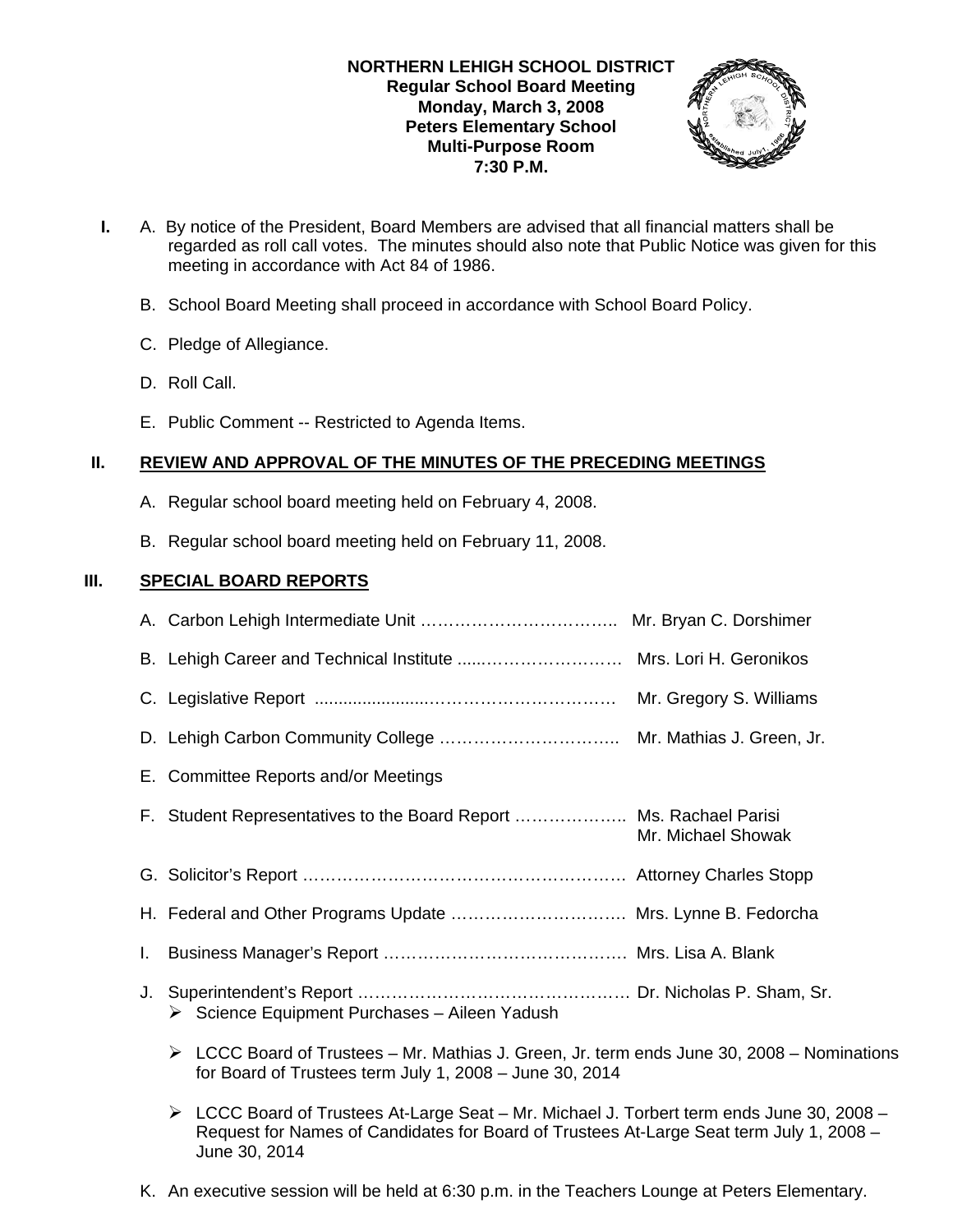## **IV. PERSONNEL**

### A. Substitute - Non-Instructional

Approve the following as a substitute cafeteria worker for the 2007-2008 school year at the approved 2007-2008 Supplementary Personnel Salary Schedule substitute rates:

Debra Hunter

B. Co-Curricular Volunteers 2007-2008 School Year

Jessica Schoenberger **Assistant Track & Field Coach** 

C. Unpaid Volunteers

Approve the following unpaid volunteer aide in the Peters Elementary School and/or Slatington Elementary School for the 2007-2008 school year:

Rebecka MacArthur **\*Pending Verification of Clearances**

## **V. CONFERENCES**

A. Approve the following high school  $9<sup>th</sup>$  grade transition team teachers and middle states cocoordinator to attend the 16<sup>th</sup> Annual Model School Conference being held in Orlando Florida from Sunday June 22, 2008 – Wednesday June 25, 2008. This conference is apart of the Rigor and Relevance in the classroom initiative from the Project 720 Grant. Requesting for approval to spend an estimated \$7,500.00 from the Project 720 Grant for these teachers to attend this conference. **(Attachment #1)**

Rene Evans Jon DeFrain Abby Bloss Mary Ann S.-Mattiola Eric Schmidt Christine Leslie

- B. Jill Chamberlain Student Assistance Program Training April 8-10, 2008 Wilkes-Barre, PA Registration: \$375.00, Lodging, Travel: \$147.60 – Total Approximate Cost: \$522.60 – Funding: Safe and Drug Free Schools Budget **(Attachment #2)**
- C. Karen Nicholas PASA Women's Caucus Conference 2008 April 30 May 2, 2008 Hershey, PA – Registration: \$295.00, Lodging: \$392.00, Travel: \$66.45 – Total Approximate Cost: \$753.45 – Funding: Peters Elementary Principal Budget **(Attachment #3)**
- D. Aileen Yadush PASA Women's Caucus Conference 2008 April 30 May 2, 2008 Hershey, PA – Registration: \$395.00, Lodging: \$210.00, Travel: \$65.65 – Total Approximate Cost: \$670.65 – Funding: High School Principal Budget **(Attachment #4)**
- E. Diane Ruff– Strengthening the Food Resource Safety Net Conference May 20-21, 2008 Harrisburg, PA – Registration: \$130.00, Lodging: \$120.00, Travel: \$101.00 – Total Approximate Cost: \$291.00 – Funding: Food Service Budget **(Attachment #5)**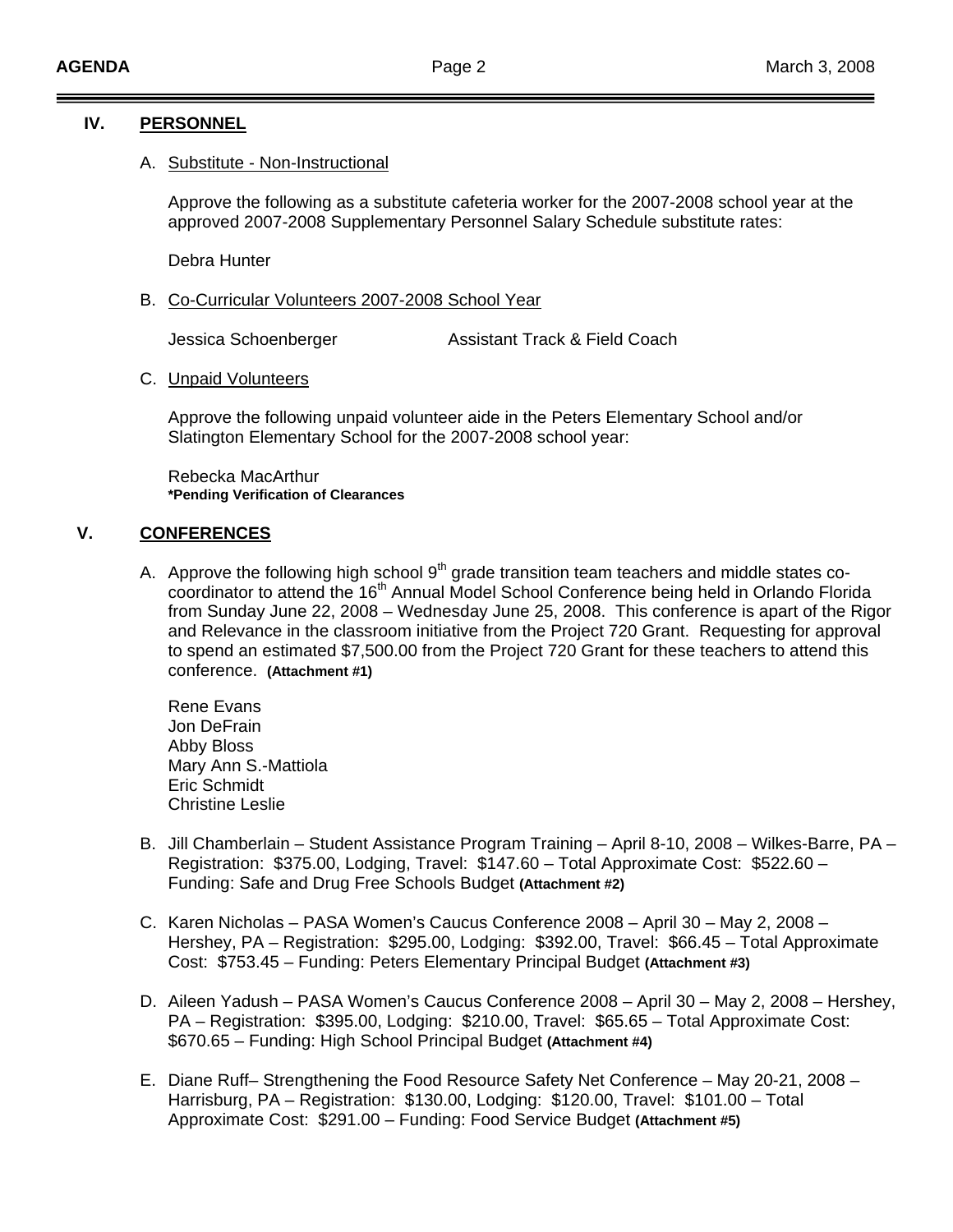# **VI. POLICY**

## A. Board Policy – Second Reading

1. Approve new school board policy #220– Pupils – Student Expression/Distribution and Posting of Materials, as presented after second reading. **(Attachment #6)**

# B. Field Trip

5<sup>th</sup> Grade Students – Slatington Elementary School – State Museum of Pennsylvania and Capital Building, Harrisburg, PA – April 25, 2008 – Funded by PTO and fund raising efforts

## **VII. CURRICULUM AND INSTRUCTION**

#### A. CLIU 2008-2009 Facilities Plan Committee Report

 Approve the following resolution to adopt the 2008-2009 Carbon Lehigh Intermediate Unit Facilities Plan Committee Report that was unanimously adopted by the CLIU Facilities Plan Committee on February 5, 2008. **(Attachment #7)** 

 **RESOLVED:** It is recommended that the Northern Lehigh School District Board of Directors approve the 2008-2009 Facilities Plan Committee Report as unanimously adopted by the CLIU Facilities Plan Committee on February 5, 2008. In addition, the Board reaffirms its commitment to the original construct of the Facilities Planning, approved November 1, 1989, which consists of a series of prioritized inquiries to be considered in determining future locations of the CLIU and school district special education classes.

## **VIII. OLD BUSINESS**

#### **IX. NEW BUSINESS**

#### **X. FINANCIAL**

- A. Approve the Arthurs Lestrange Cash Management Portfolio for the months of January 2008. **(Attachment #8)**
- B. Approve the resolution directing Northampton County Tax Claim Bureau not to collect delinquent taxes. **(Attachment #9)**

# **XI. LEGAL**

# **XII. CORRESPONDENCE**

## **XIII. INFORMATION**

- A. Minutes of the Lehigh Career and Technical Institute Joint Operating Committee Meeting held on January 23, 2008 and the LCTI Director's Report for February 2008.
- B. Minutes of the Washington Township Board of Supervisors meeting held on January 8, 2008.
- C. Minutes of the Carbon Lehigh Intermediate Unit 21 Board of Directors meeting held on January 21, 2008.

# **XIV. RECOGNITION OF GUESTS**